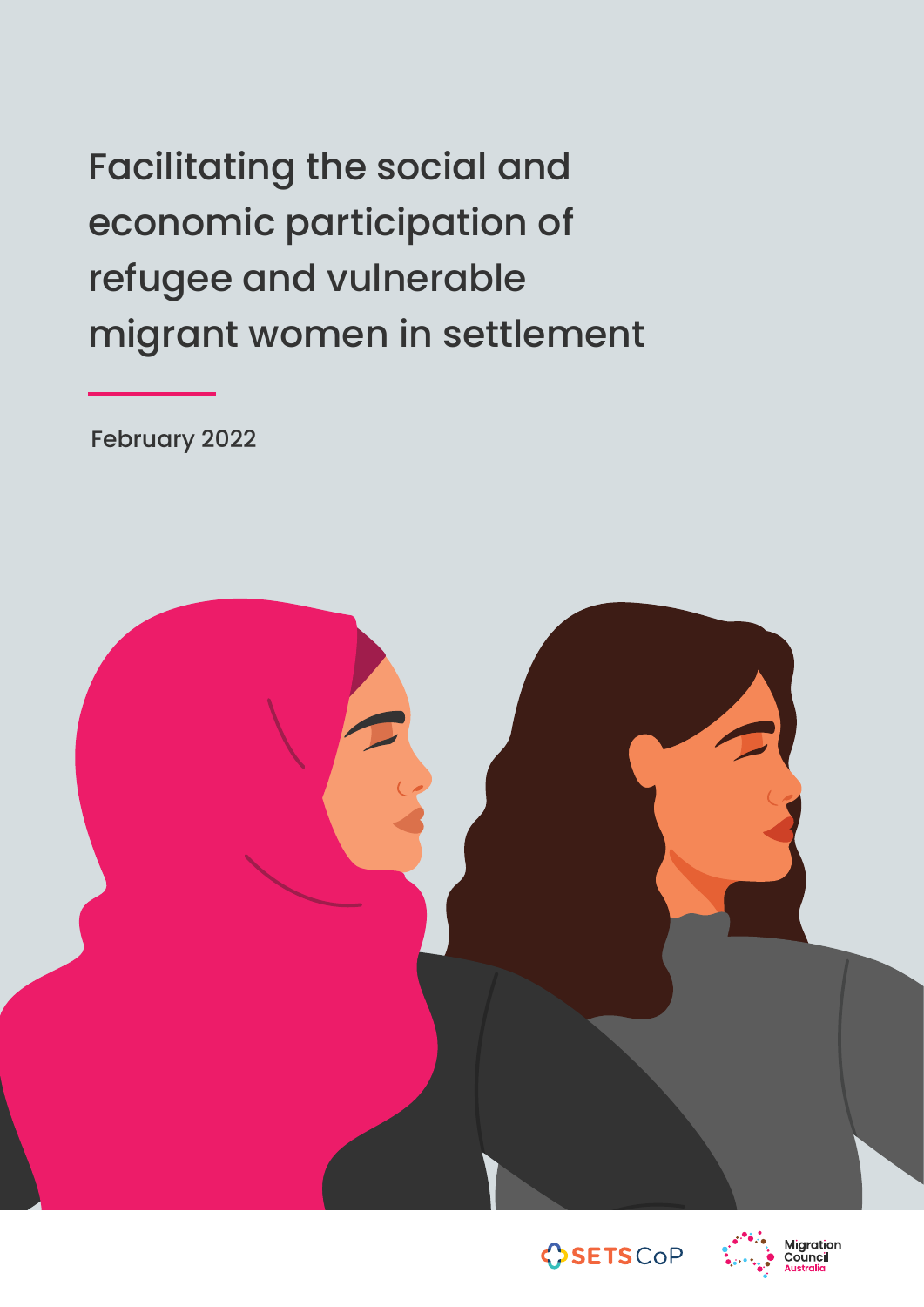

Migration Council Australia (MCA) is a national body established to enhance the benefits of Australia's migration program and support better settlement outcomes for Australia's migrants and refugees. MCA works across sectors—and fosters partnerships between community, industry and government—to provide a national voice for effective migration and settlement programs.

# CSETSCOP

SETSCoP is an MCA-auspiced national collaboration of 112 settlement service providers supporting migrants and refugees under the Settlement Engagement and Transition Support (SETS) Program. The core purpose of SETSCoP is to support SETS providers in sharing best practice and expertise for effective settlement and in working collectively to address identified issues.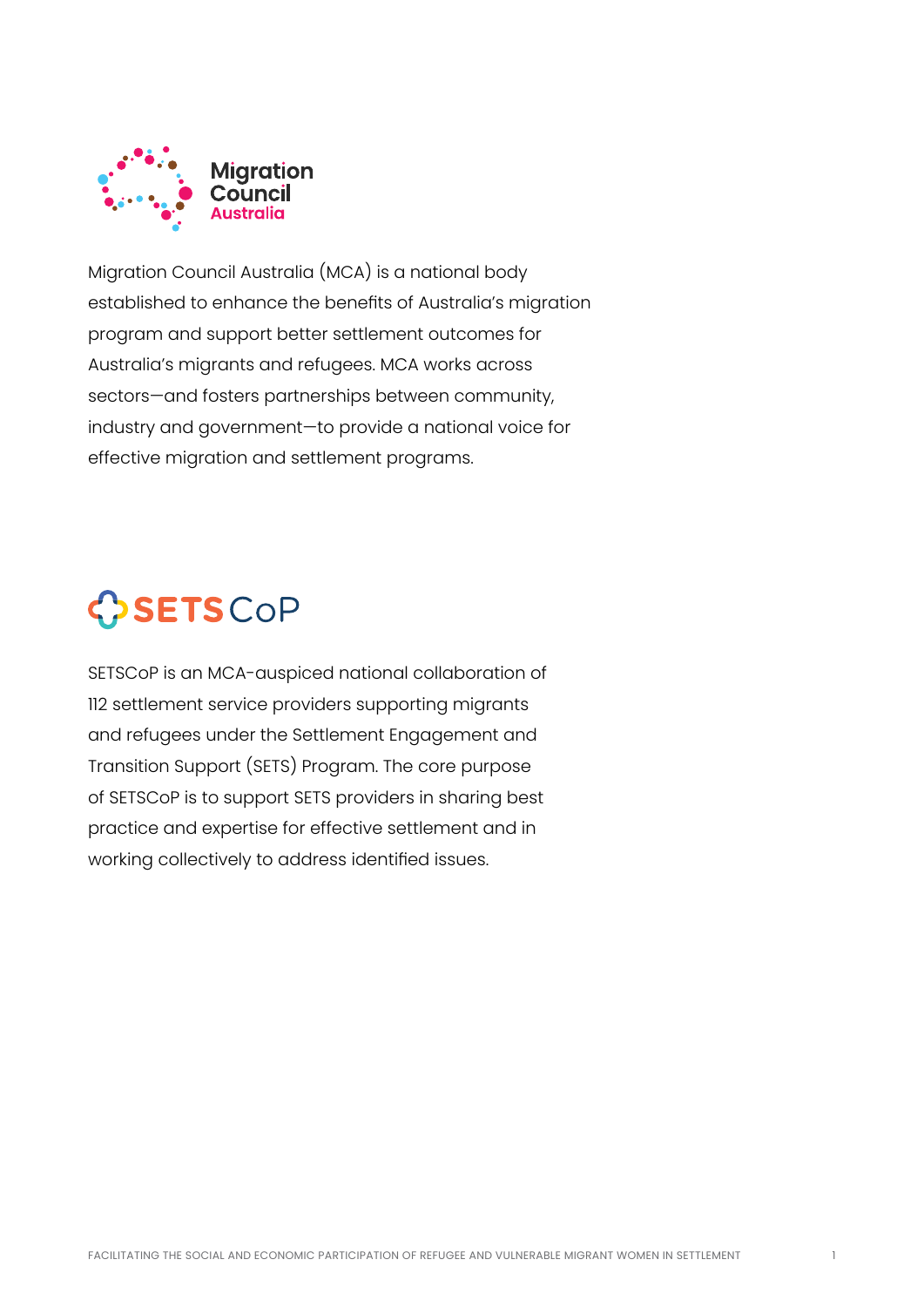## **Table of Contents**

| <b>Executive Summary</b>                                                                                                              | 3              |
|---------------------------------------------------------------------------------------------------------------------------------------|----------------|
| Introduction                                                                                                                          | 4              |
| Importance of migrant and refugee women's social and<br>economic participation                                                        | 6              |
| Experiences exacerbating the intersectional barriers to social and<br>economic participation for refugee and vulnerable migrant women | $\overline{7}$ |
| Key considerations for settlement service providers                                                                                   | 10             |
| Adaptive and responsive service delivery                                                                                              | 10             |
|                                                                                                                                       |                |
| Identifying and responding to specific risks                                                                                          | $\mathbf{1}$   |
| Accessible services                                                                                                                   | 11             |
| Building core skills for social and economic participation                                                                            | 11             |
| Supporting transition to employment                                                                                                   | 12             |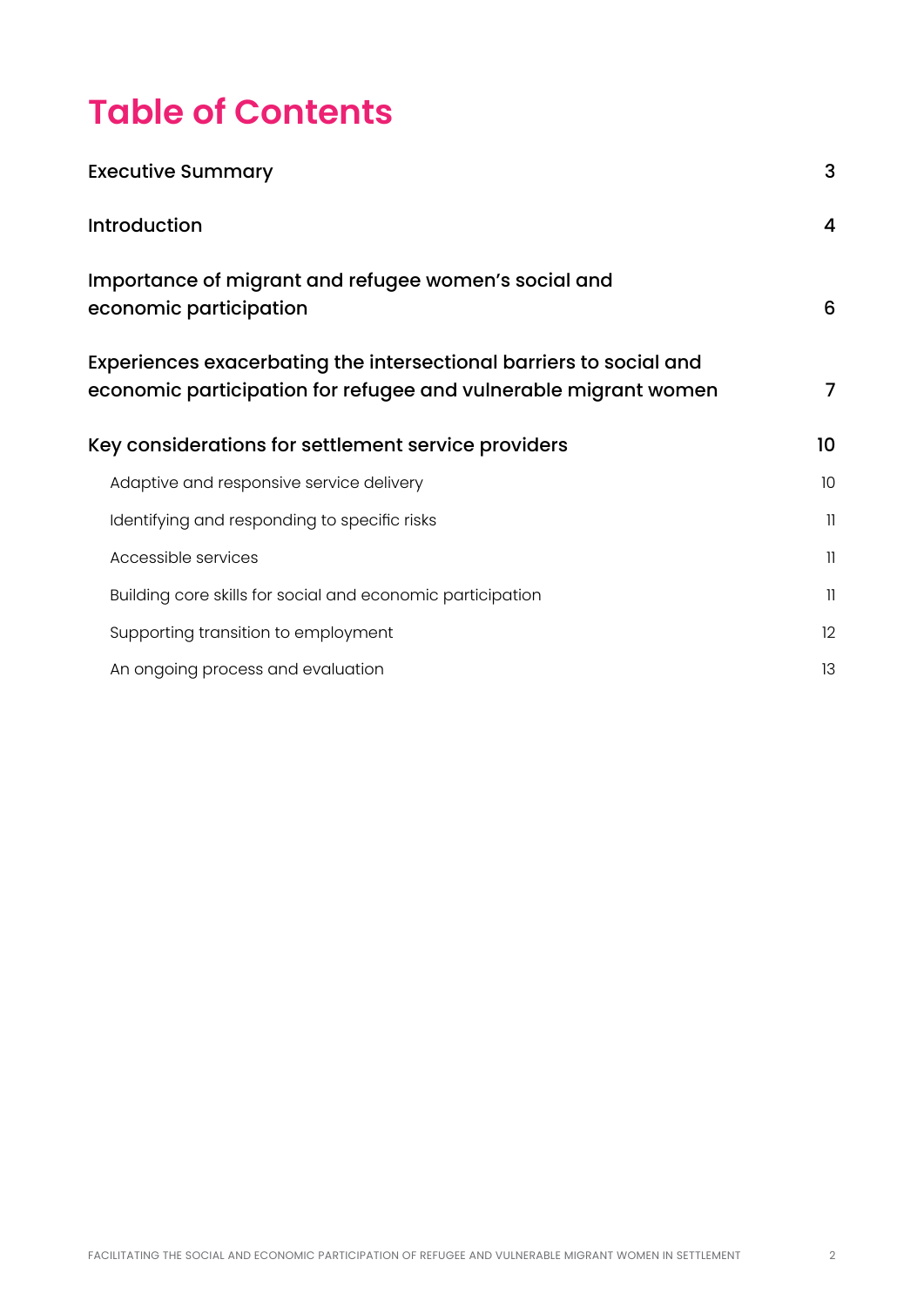### <span id="page-3-0"></span>Executive Summary

Settlement service providers play an essential role in helping refugees and vulnerable migrants transition to life in Australia. They are among the most trusted contacts that refugees and vulnerable migrants access for information and are an integral source of support in providing services including assistance in accessing education and training, building job readiness, increasing social confidence, facilitating social support groups, connecting people into their communities and providing English language learning support.

These services are fundamental in helping build the social and economic participation of refugees and vulnerable migrants. This is of particular importance for refugee and vulnerable migrant women, who experience additional barriers and vulnerabilities compared to their male counterparts and require tailored culturally- and gender-responsive support.

In 2021, Migration Council Australia (MCA) held a series of interviews with settlement service providers across Australia to gather information about the issues impacting the social and economic participation of refugee and vulnerable migrant women. The interviews also focused on measures that settlement service providers have introduced to better support women and ideas for future strategies to improve women's experiences and outcomes.

This report details the findings of those interviews. It also examines the *Building a New Life in Australia (BNLA): The Longitudinal Data of Humanitarian Entrants* data for a more nuanced understanding of the situations of individuals and families granted permanent protection visas through the Humanitarian Settlement Program (HSP).<sup>1</sup>

This report focuses on the overarching challenges experienced by refugee and vulnerable migrant women in achieving the social and economic participation. The report also highlights the key considerations and recommended service responses for settlement service providers to improve outcomes for refugee and vulnerable migrant women.

<sup>1</sup> The collection of the BNLA longitudinal data started in 2013 for wave 1 and continued in the subsequent years focusing on the experience for this cohort in employment, language, education, income and financial issues, housing and neighbourhood, health, self-sufficiency, community support and participation, and settling into life in Australia.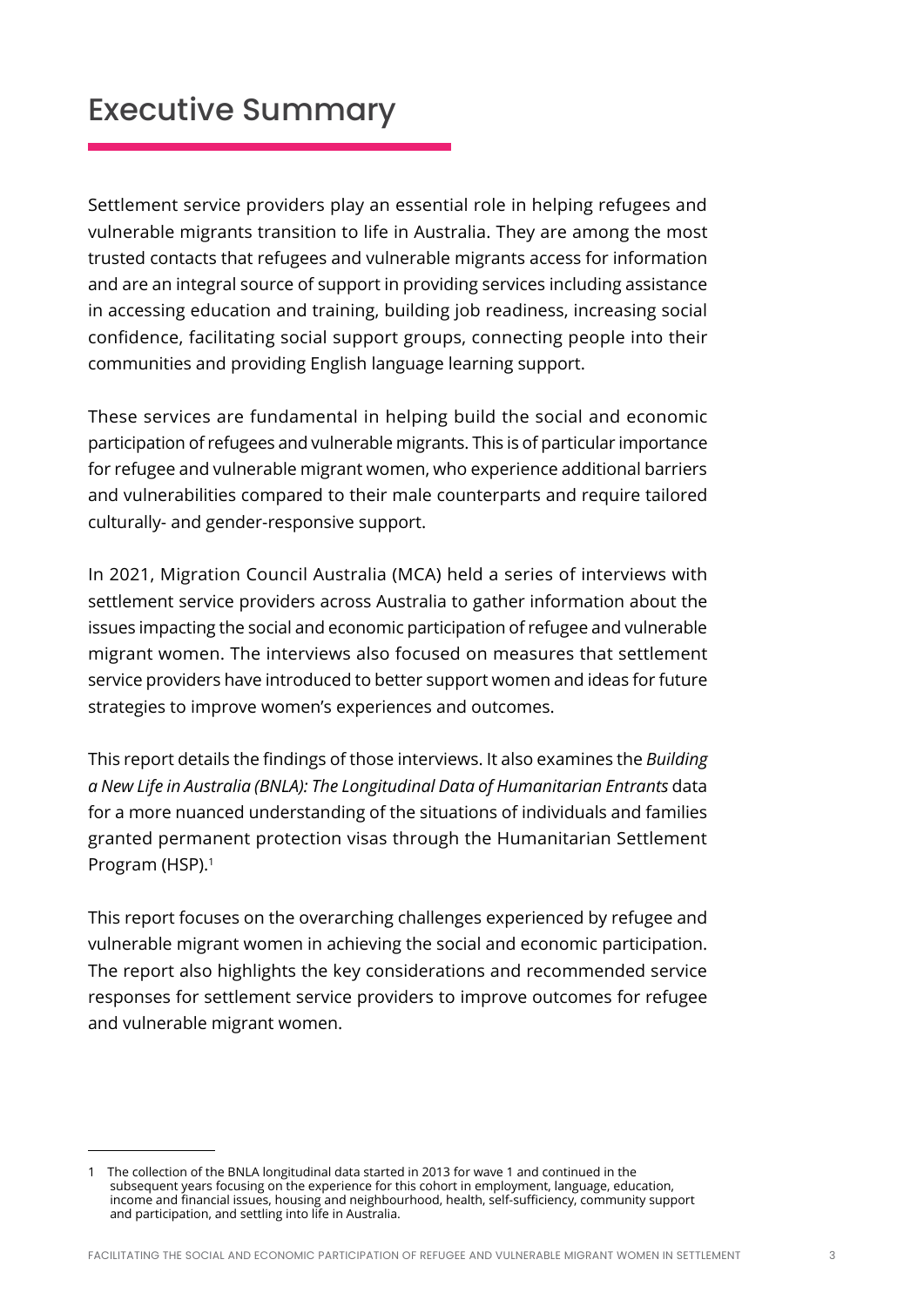### <span id="page-4-0"></span>Introduction

Social and economic participation are among the most significant aspects of the settlement experience for refugees and vulnerable migrants.<sup>2</sup> It creates a sense of belonging and acceptance, and develops the agency required for successful settlement. However, the experience of migrating to a new country can be challenging and may include a struggle to transition to social and economic participation.

Accessing employment opportunities, in particular, presents challenges for refugees and vulnerable migrants due to lack of relevant experience and qualifications, language obstacles and structural barriers. The challenges are exacerbated for women on humanitarian and family visas. These cohorts are often accompanied and sponsored by their male counterpart (the primary applicant) and settlement service providers can find it difficult to engage these women. Further, the intersectional systemic barriers faced by refugee and vulnerable migrant women in view of considerations such as race, gender, religion, ability, visa status, geographic location, socio-economic status, sexual orientation, and language lead to multiple forms of disadvantage.<sup>3</sup> The situation is reflected in workforce participation, where migrant women born in non-English-speaking countries have the lowest employment outcomes compared to migrant men from the same cohorts and Australian women in general.4

While language and educational attainment can be barriers for refugee and vulnerable migrant women, economic participation trends in the women's countries of origin also influence the intention to participate in economic life postmigration. For example, women from Mainland and South-East Asia with low levels of education and language efficiency are more likely to participate economically than women from Middle Eastern backgrounds with higher economic attainment and language efficiency.<sup>5</sup>

Importantly, women's experiences of economic and social participation differ in view of their migration journeys. For example, women who are primary skilled visa applicants often have better readiness and qualifications suitable for economic and social participation. On the other hand, other non-humanitarian migrants

<sup>2</sup> Khawaja, N G, & Milner, K (2012). Acculturation stress in South Sudanese refugees: Impact on marital relationships. *International Journal of Intercultural Relations*, 36(5) 624.

<sup>3</sup> Harmony Alliance (2020). Position Statement on Intersectionality. [http://harmonyalliance.org.au/wp](http://harmonyalliance.org.au/wp-content/uploads/2020/08/Intersectionality-Position-Statement-Final.pdf.)[content/uploads/2020/08/Intersectionality-Position-Statement-Final.pdf.](http://harmonyalliance.org.au/wp-content/uploads/2020/08/Intersectionality-Position-Statement-Final.pdf.)

<sup>4</sup> Australian Bureau of Statistics (2017). Census of Population and Housing 2016. Data derived from ABS 2016 census through TableBuilder.

<sup>5</sup> De Maio, J et al (2017). Empowering migrant and refugee women: Supporting and empowering women beyond five-year post-settlement (Research Report No. 38). *Australian Institute of Family Studies.*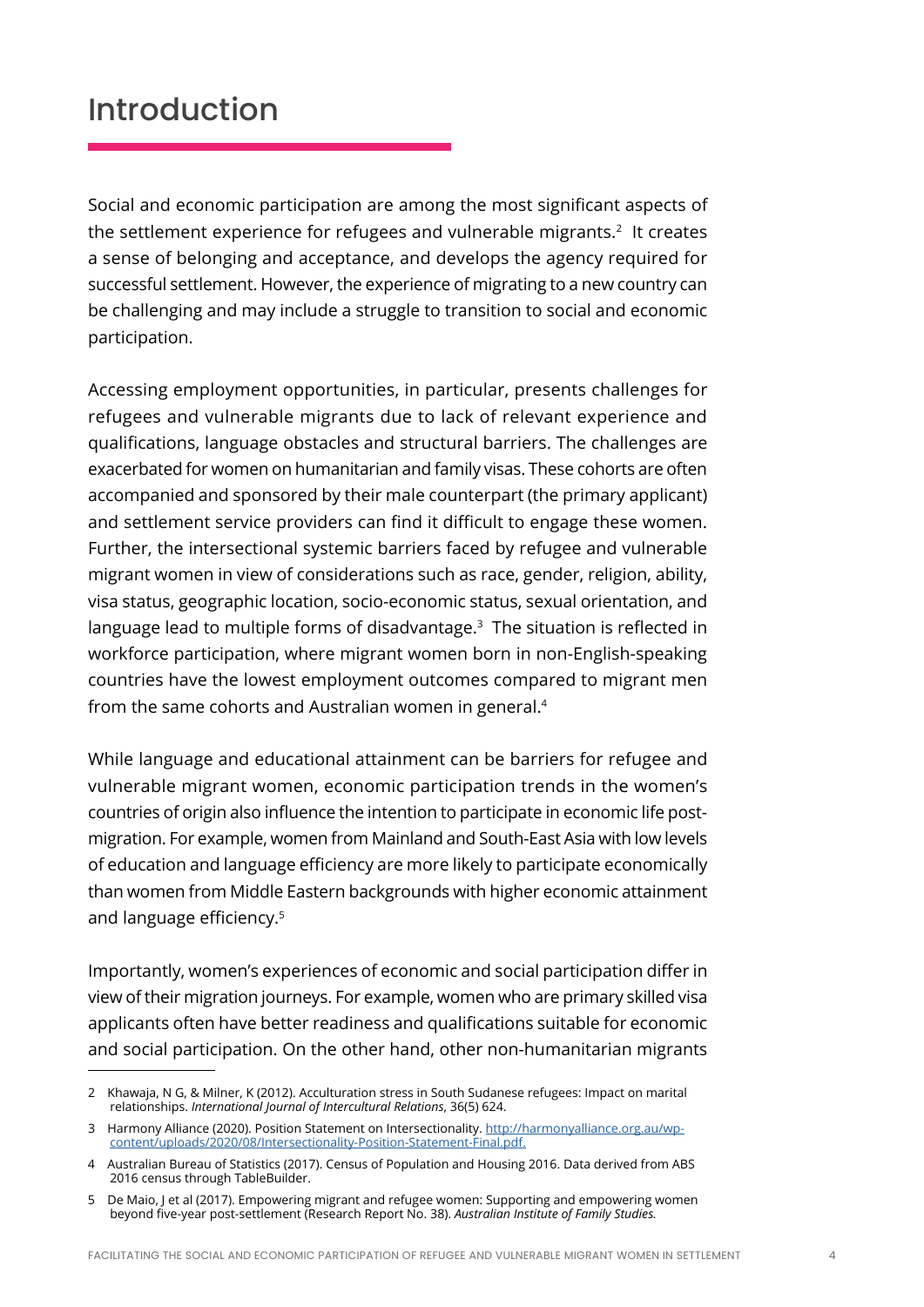(e.g., women on family visas) arrive better equipped to be part of the workforce than humanitarian migrants, but they lack formal support. Humanitarian migrants, including refugee women and woman-at-risk visa holders,<sup>6</sup> often face multiple layers of vulnerabilities and challenges compared to other streams of migrants despite having access to more formalised support.

Refugee and vulnerable migrant women continue to experience challenges with regard to employment outcomes after five years of settlement,<sup>7</sup> although the BNLA study found that access to paid employment for women on humanitarian visas significantly increased over time from 1.1% to 7.5%.<sup>5</sup> Evidence suggests that it takes at least five years to gain the confidence to explore the options of desired economic and social participation. This is of note given that the eligibility for settlement support services for refugees and vulnerable migrants is limited to five years since arrival. Of the various migration pathways, women on humanitarian visas are most disadvantaged—thus are less likely to participate socially and economically—due to mental health issues, experiences of patriarchal cultural practices and lack of inclusive practices to support the diverse needs of these women. The BNLA report highlights the prevalence of traumatic experiences before and after migration impacting the settlement experience of newly arrived refugees.<sup>7</sup>

Settlement service providers play a critical role in the settlement experience and outcomes of refugees and vulnerable migrants. Therefore, it is important for the sector to develop a nuanced understanding of the enablers and inhibitors for social and economic participation and design both culturally- and, importantly, gender-responsive approaches to addressing the diverse needs of refugee and vulnerable migrant women.

<sup>6</sup> Multicultural Youth Advocacy Network (Australia) and Migration Council Australia (2021). Women at Risk Visa Holders (Subclass 204) – Consultation Report. [https://migrationcouncil.org.au/wp-content/](https://migrationcouncil.org.au/wp-content/uploads/2021/04/MCAReport_WomenAtRisk_FINAL.pdf.) [uploads/2021/04/MCAReport\\_WomenAtRisk\\_FINAL.pdf.](https://migrationcouncil.org.au/wp-content/uploads/2021/04/MCAReport_WomenAtRisk_FINAL.pdf.)

<sup>7</sup> Department of Social Services (2017). Building a New Life in Australia (BNLA): The Longitudinal Study of Humanitarian Migrants — Findings from the first three waves.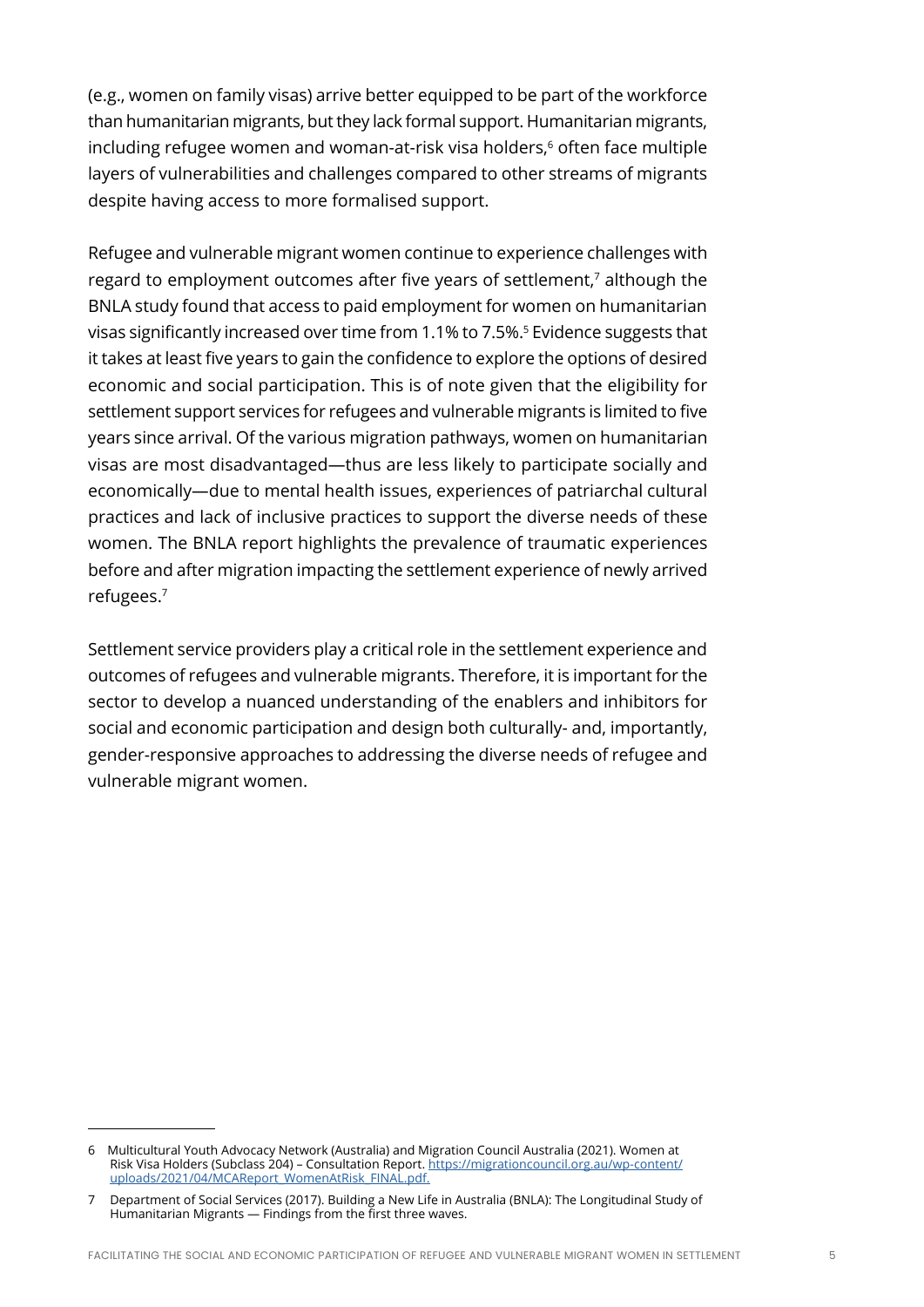### <span id="page-6-0"></span>Importance of migrant and refugee women's social and economic participation

Migrant and refugee women's social and economic wellbeing is significantly related to improved family relationships, sense of contribution, empowerment, agency development and safety.<sup>8</sup> From the settlement perspective, social and economic participation is essential for shaping identity and increased engagement in society.

Social participation has been identified as having a protective effect for vulnerable migrant women post-migration, particularly if discriminated against. Additionally, one third of women-at-risk described loneliness and boredom to be the issue of most concern after arrival, with this being linked to higher levels of depression and somatic symptoms among these women.<sup>9</sup> This highlights the importance of social participation and its impact on mental wellbeing among refugee and vulnerable migrant women who settle in Australia.

The economic participation of refugee and vulnerable migrant women improves financial independence and creates a sense of gender equality, challenging traditional gender norms and practices. Significantly, economic participation can challenge the notion of gendered labour distribution traditionally practised in some cultures where women are expected to stay at home.

Refugee and vulnerable migrant women's meaningful workforce participation creates a notion of individual wellbeing and supports overall economic and social advancement. It also contributes to improved mental health outcomes among this cohort.10 Social and economic participation helps develop women's social networks, reduces social isolation and builds independence. Further, financial security improves women's ability to seek support if they are experiencing, or at risk of, family and domestic violence (FDV).

<sup>8</sup> Harmony Alliance (2019). A strategic approach to improving employment outcomes of women from migrant and refugee backgrounds in Australia. [https://harmonyalliance.org.au/wp-content/](https://harmonyalliance.org.au/wp-content/uploads/2019/11/Empoyment-Outcomes-of-Women-from-Migrant-and-Refugee-Backgrounds.pdf.) [uploads/2019/11/Empoyment-Outcomes-of-Women-from-Migrant-and-Refugee-Backgrounds.pdf.](https://harmonyalliance.org.au/wp-content/uploads/2019/11/Empoyment-Outcomes-of-Women-from-Migrant-and-Refugee-Backgrounds.pdf.)

<sup>9</sup> Schweitzer, R, et al (2018). Recently resettled refugee women-at-risk in Australia evidence high levels of psychiatric symptom: individual, trauma and post-migration factors predict outcomes. *BMC Medicine* 16(149).

<sup>10</sup> Sullivan, C, Vaughan, C, & Wright, J (2020). *Migrant and refugee women's mental health in Australia: a literature review.* School of Population and Global Health, University of Melbourne.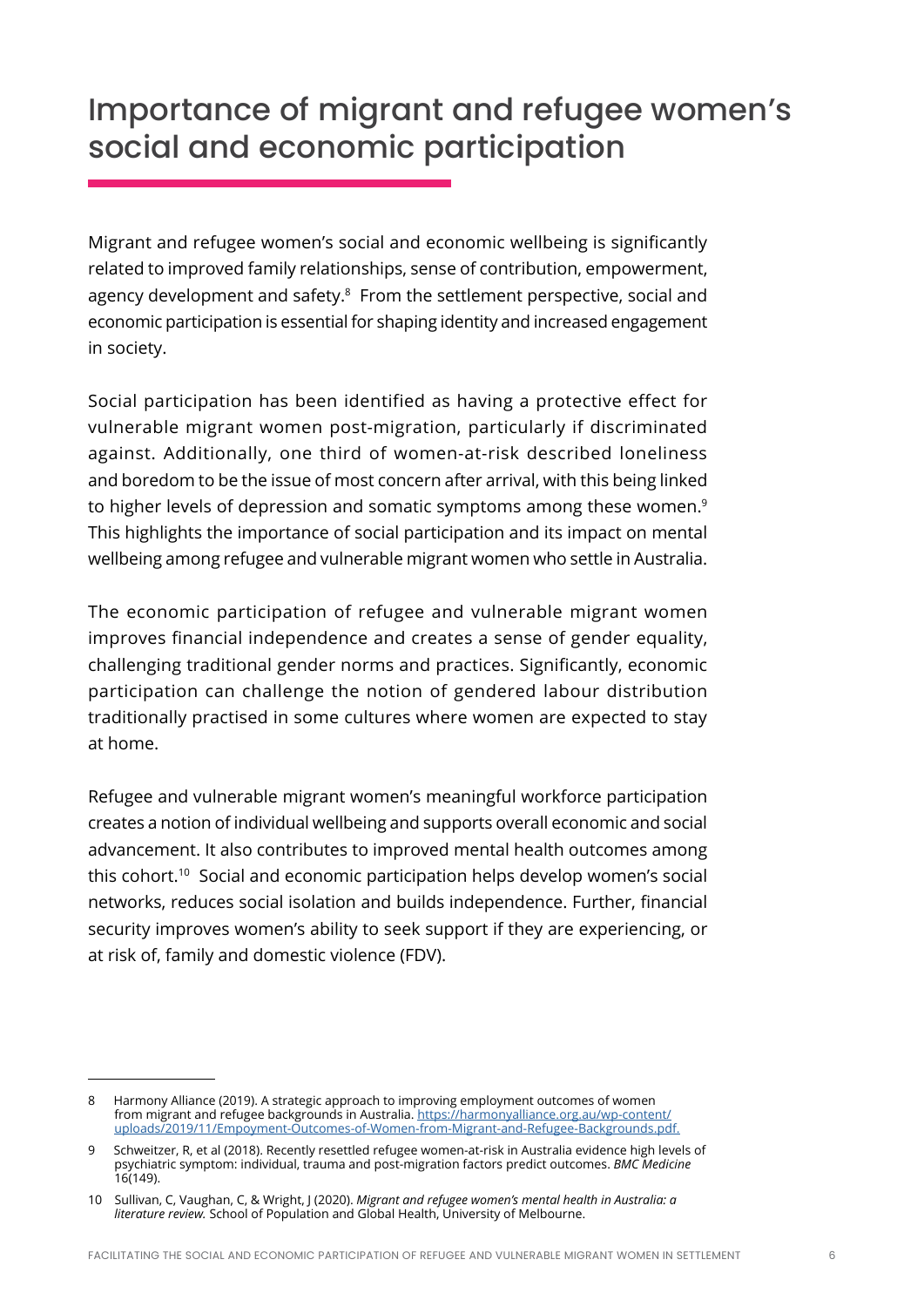### <span id="page-7-0"></span>Experiences exacerbating the intersectional barriers to social and economic participation for refugee and vulnerable migrant women

- **• Care responsibilities:** Conventionally, women may be expected to perform unpaid care responsibilities in their household, which limits their potential to participate economically and socially. In particular, women often have caring responsibilities for older people, children under five years of age, and school-going children, leaving them with limited time to invest in social and economic activities. Women on humanitarian visas and woman-at-risk visas generally tend to have more children, which involves more care duties and responsibilities.<sup>5</sup> The BNLA report indicates that women with children and caring responsibilities often prefer to ensure that their family, and especially their children, are settled before accessing language courses or any other settlement services.<sup>5</sup> Family responsibilities are one of the main reasons for not continuing English language lessons.
- **• Language and information barriers:** Women from non-English speaking countries may have limited English proficiency. Most profoundly, English proficiency is significantly related to the individual's socio-economic situation in the countries of origin. The Australian Institute of Family Studies (AIFS) report indicates that refugee and vulnerable migrant women are less proficient in English than their male counterparts. Due to limited language skills, refugee and vulnerable migrant women find it more difficult to adjust to cultural differences, limiting their potential to participate socially and economically.<sup>11</sup> The BNLA report indicates that women without literacy are more likely not to attend English lessons than women with literacy. In addition, the digital divide and lack of access to relevant information, coupled with language barriers, make it difficult for women in these cohorts to utilise information about social and economic participation.
- **• Household structure:** Women in female-headed households and single mothers with children requiring care are least involved in social and economic activities. One-fifth of women on woman-at-risk visas are widows, making it challenging to participate to their fullest as most are solely responsible for taking care of the family while also dealing with mental and physical health issues.9 Moreover, in male-headed households, men become primary contact persons, and the voice of women is less heard and present in the settlement

<sup>11</sup> Banulescu-Bogdan, N (2020). Beyond Work: Reducing Social Isolation for Refugee Women and Other Marginalized Newcomers. *Migration Policy Institute.*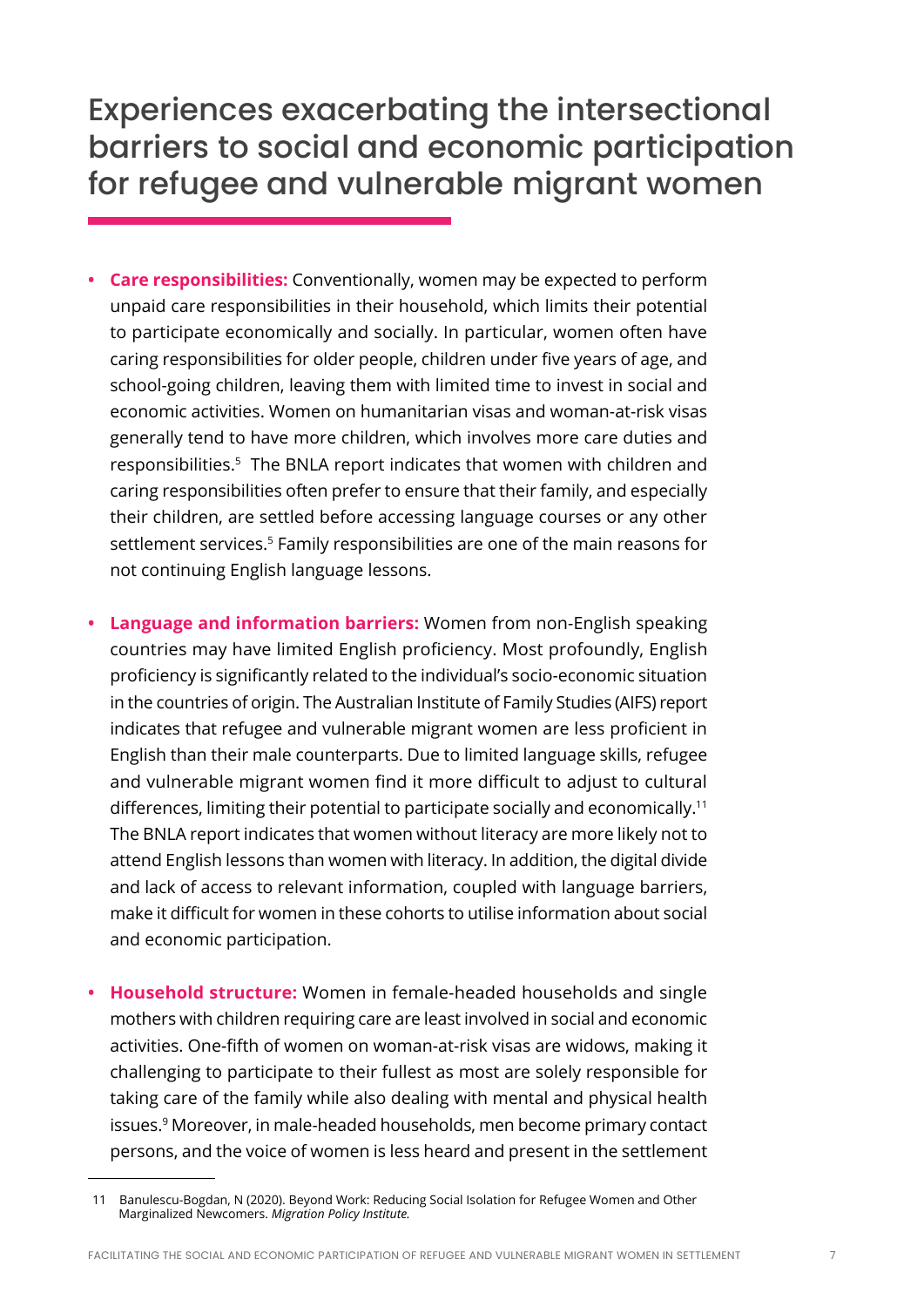process. As part of HSP support, one mobile phone is provided for a family, which may further limit women's participation in social life, particularly in male-headed households.

- **• Mental health:** Refugee and vulnerable migrant women often experience trauma, war, family separation, gender-based violence and psychological distress pre-migration, impacting their mental health. The migration experience can be further disempowering and challenging to manage. Often after migration, mental health considerations impact women's ability to explore opportunities for full participation in social and economic life. Unemployment status and limited socialisation opportunities then exacerbate the psychological distress.
- **• Family and domestic violence:** Women experiencing, or at risk of, FDV may find it difficult to participate in economic and social activities.12 This has a particularly detrimental effect on the social and economic wellbeing of refugee and vulnerable migrant women, who also often find it difficult to report or seek legal assistance due to language and information barriers. Lack of proper economic and social support impacts their decision-making power in such situations and affects their ability to seek safety.
- **• Recognition of skills and experiences:** Recognition of skills and experiences is highly relevant for economic participation. Refugee and vulnerable migrant women's educational qualifications are often not recognised after assessment in Australia.5 The BNLA report also indicates that lack of Australian work experience, discrimination and jobs that do not match individuals' overseas qualifications are creating further barriers for economic participation. Challenges associated with professional accreditation restrict refugee and vulnerable migrant women's ability to participate in relevant fields, requiring them to change their field of employment or take up lower paid positions. Underemployment and unsatisfactory employment often impact the motivation and confidence of migrant and refugee women, further increasing the risk of anxiety and depression.

<sup>12</sup> El-Murr, A (2018). Intimate partner violence in Australian refugee communities Scoping review of issues and service responses. CFCA Paper NO. 50. *Australian Institute of Family Studies.*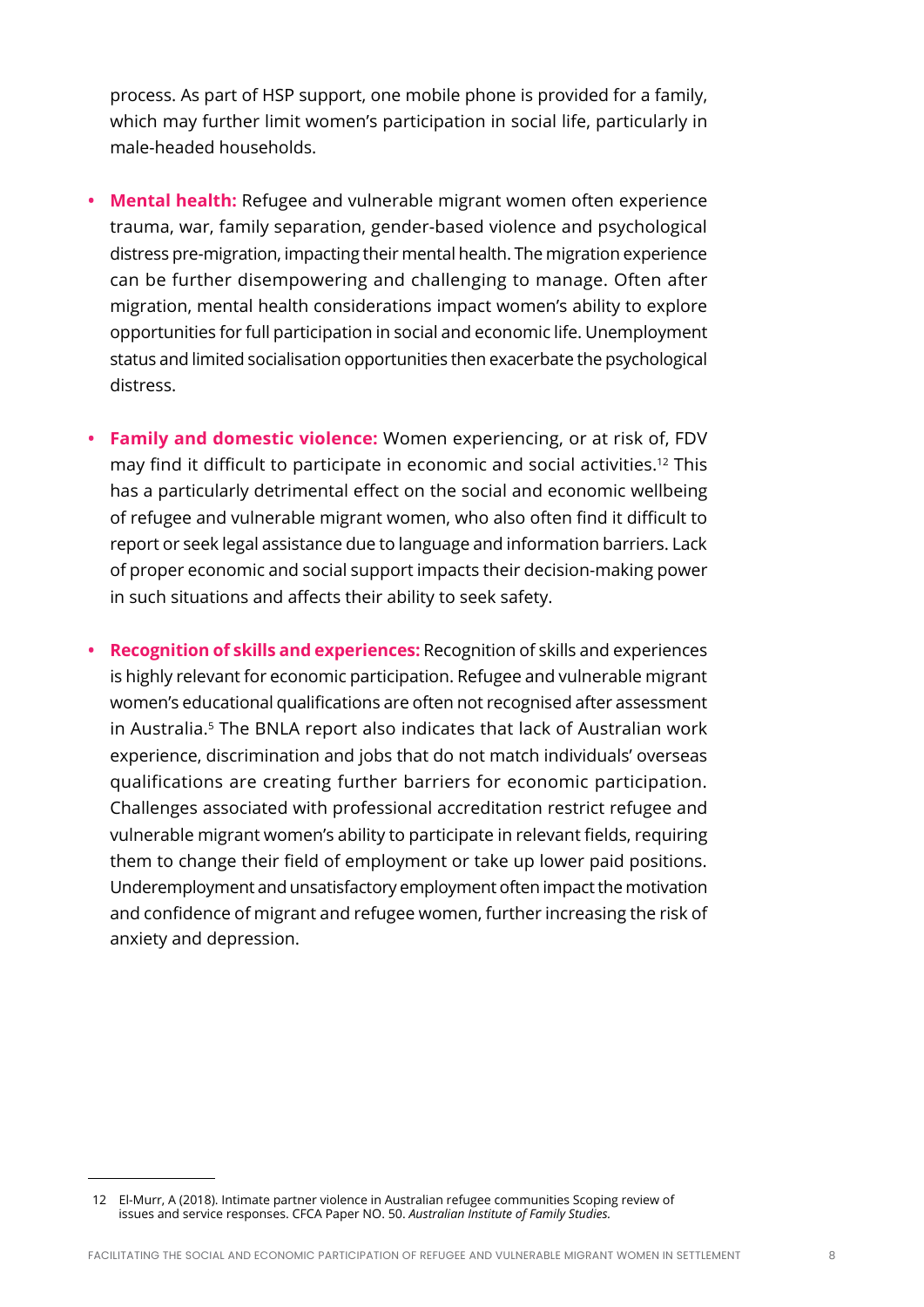#### **• Lack of visibility in the workplace and mentoring opportunities:**

Lack of workplace recognition of migrant and refugee women's skills and qualifications results in these cohorts having limited visibility. Sometimes the relative visibility of certain ethnic or religious groups (such as Muslim women wearing hijab) can exacerbate unconscious bias and conscious discrimination. In addition to that, refugee and vulnerable migrant women often miss out on relevant information, guidance, and mentoring opportunities from their desired work industry. Due to their lack of visibility and accessibility in the workplace, refugee and vulnerable migrant women often experience rejection.

**• Rural and regional location:** Rural and regional settlement service providers may need to access relevant resources or skills to support the diverse needs of refugee and vulnerable migrant women.<sup>13</sup> In addition, the remoteness of the region of residence and socio-economic conditions of the area can also limit women's social and economic participation opportunities.

<sup>13</sup> Hawkes, C, Norris, K, Joyce, J, & Paton, D (2021). Resettlement Stressors for Women of Refugee Background Resettled in Regional Australia. *International Journal Of Environmental Research And Public Health* 18(8), 3942.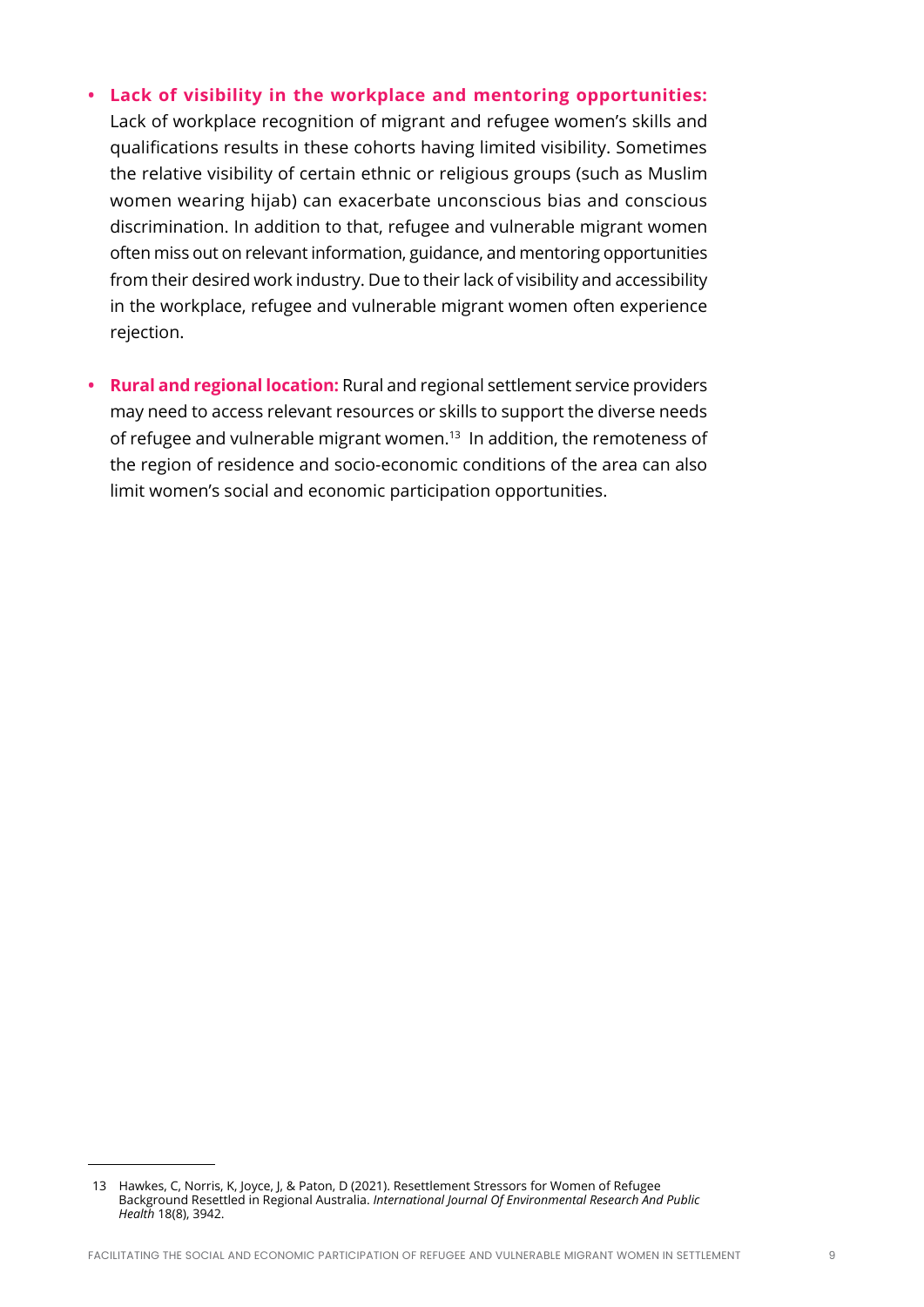### <span id="page-10-0"></span>Key considerations for settlement service providers

Settlement service providers play a critical role in the settlement experience of refugee and vulnerable migrant women. They become the primary conduit to services and supports that these women can access. The established relationship of trust between settlement service providers and migrant and refugee communities can provide an important foundation for facilitating refugee and vulnerable migrant women's social and economic participation.

In addition to adopting a strength-based approach to maximising refugee and vulnerable migrant women's contribution to the society and the economy, settlement service providers should further embed both culturally- and gender-responsive approaches. This requires a nuanced understanding of the intersectional barriers to social and economic participation experienced by migrant and refugee women. Settlement service providers play a key role in supporting women to overcome their barriers and fulfill their potential.

### **Adaptive and responsive service delivery**

**Understanding the unique and individual needs** of migrant and refugee women is essential to designing effective and tailored service delivery. Migrant and refugee women have varied priorities depending on the stage of their settlement journey, personal aspirations, social and cultural understandings, household responsibilities and lived experiences in their countries of origin. It is crucial to remember that economic participation may not be the priority for all migrant and refugee women and that the support they need will vary.

A **tailored assessment** enabling a more in-depth understanding of individual characteristics and circumstances such as age, language, ethnic background, skills, qualifications, aspirations, confidence, domestic responsibilities, household structure, availability, study and training support, and other specific considerations can help settlement service providers design more targeted support for facilitating economic and social participation. An intersectional approach recognising the multilayered experiences of discrimination and disadvantage is essential for a holistic needs assessment.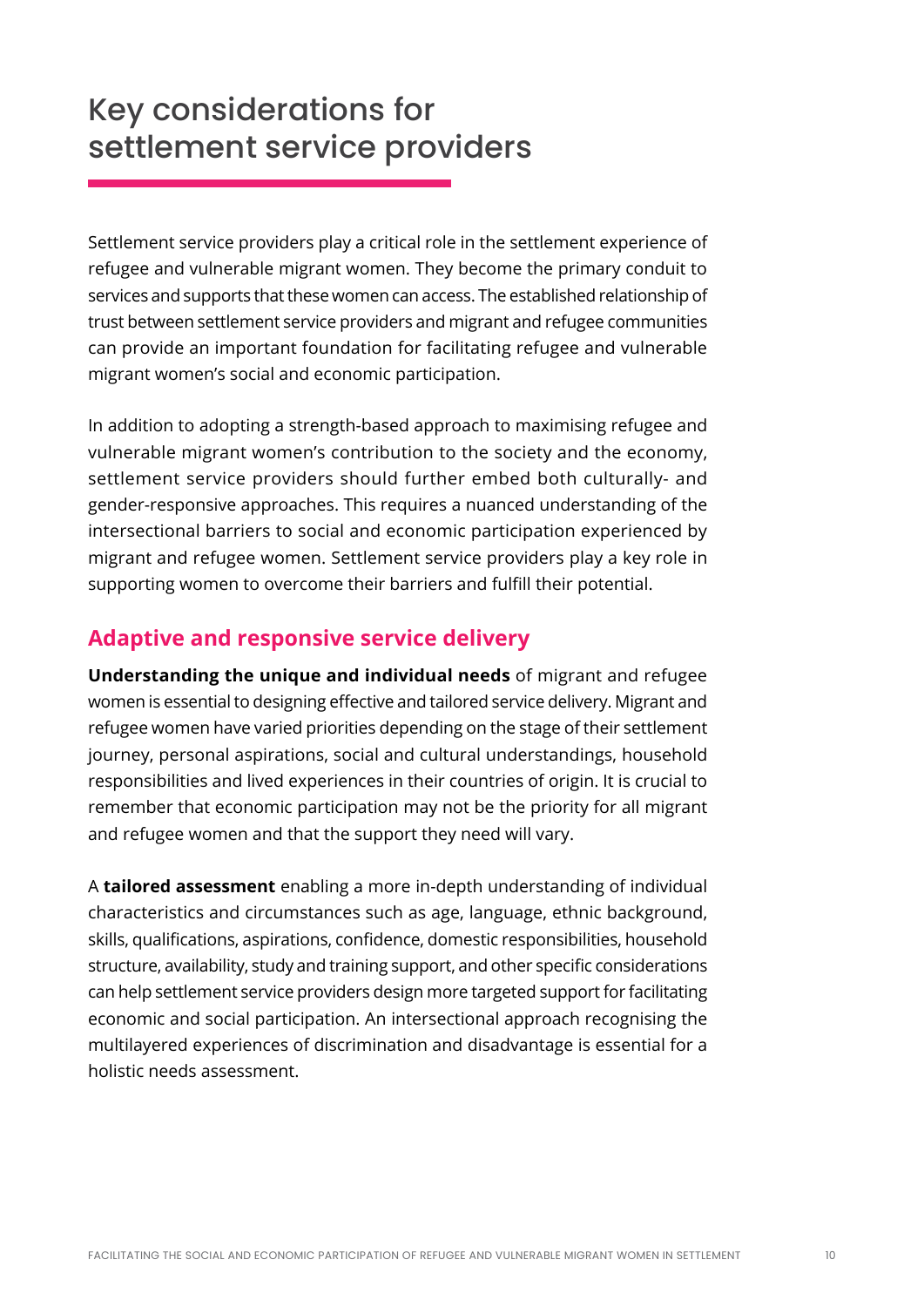### <span id="page-11-0"></span>**Identifying and responding to specific risks**

Settlement service providers play a critical role in **supporting migrant and refugee women experiencing, or at risk of, FDV**, through targeted responses across prevention, early intervention, and recovery phases. This includes risk assessment, safety planning, specialist referrals for intervention, as well as facilitating counselling and employment opportunities in the recovery phase with a view to emotional wellbeing and financial security. Appropriate staff training, ability to facilitate referrals and expertise to provide a safety-centred response are essential to supporting women's safety and recovery.

#### **Accessible services**

Ensuring staff receive **training in culturally- and gender-responsive practice** as well as **supporting diversity, bicultural and bilingual skills** in the workforce will assist settlement service providers to provide support to women with diverse needs and experiences.

Creating a **safe and welcoming environment** is important, as it will encourage women to share information and their experiences and enable settlement service providers to develop a targeted and responsive support plan. Consideration should be given to the room, the conditions, the furniture, any distractions and who is present. Some examples that can help women feel more relaxed include creating a space with comfortable furniture, reducing noise as much as possible, ensuring the room isn't too hot or cold and that there aren't bright lights.

Making **on-site childcare arrangements** as part of settlement service provision is an important enabler for women with caring responsibilities to attend skills development or other social activities delivered by the service providers. On-site childcare can also provide volunteering and potential employment opportunities for women once they receive relevant training or qualifications.

Arranging suitable **interpreters,** when required, and ensuring that, where possible, the interpreter is understood and speaks not only the correct language, but the correct dialect is essential. If sensitive topics will be discussed, such as FDV, sexual violence, or sexual and reproductive health, a female interpreter may be more suitable.

#### **Building core skills for social and economic participation**

**Language learning support** tailored to life skills and progression to employment is critical for refugee and vulnerable migrant women struggling with language skills or who could not continue participating in the Adult Migrant English Program (AMEP) for various reasons.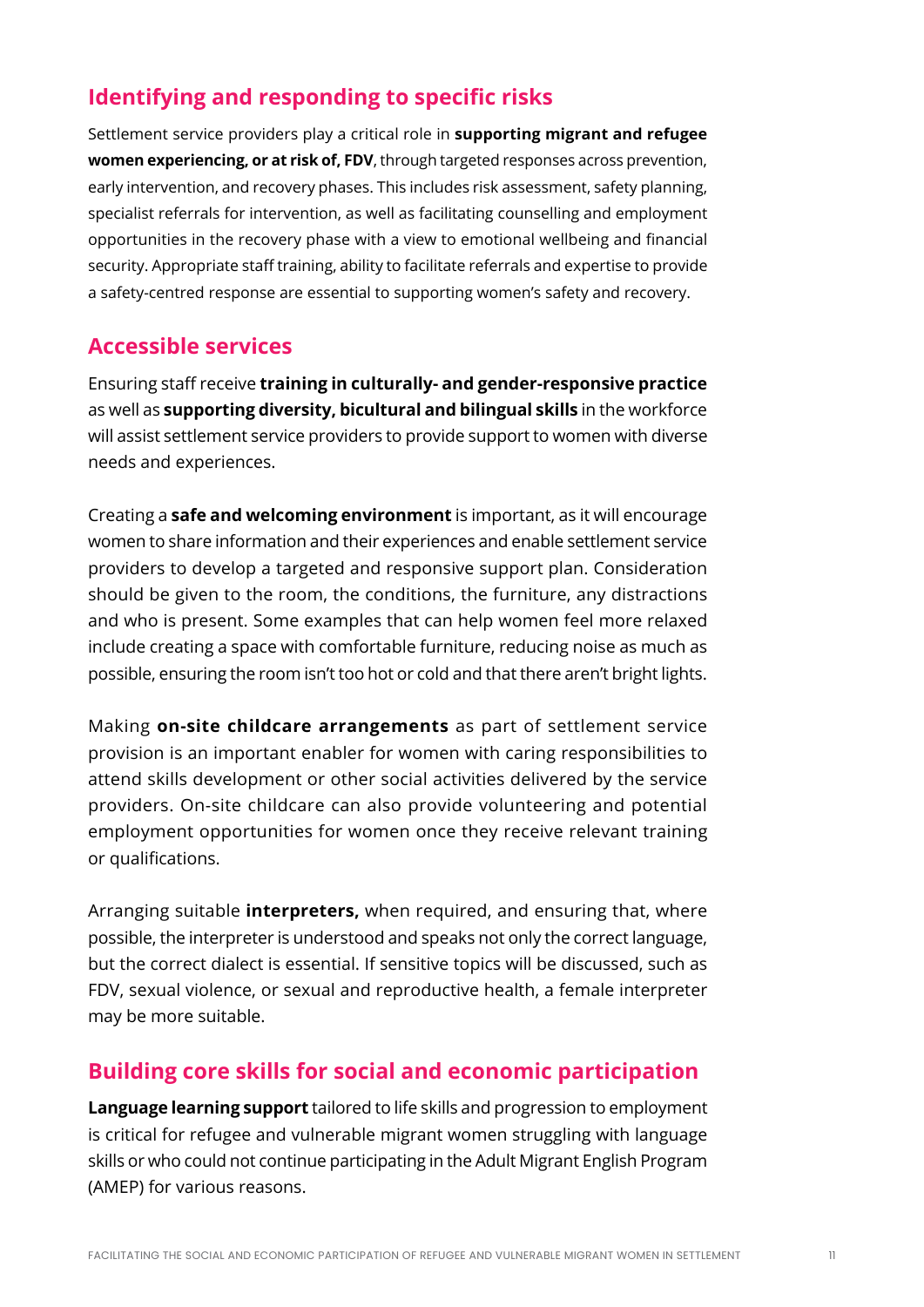<span id="page-12-0"></span>Establishing **women's only groups** to facilitate peer support among refugee and vulnerable migrant women and provide opportunities for women to make new friends, practise their English, build networks and share experiences. Examples of groups that could be considered including walking groups, parenting groups and skill-specific classes including English conversation classes.

**Digital literacy training** can improve women's ability to seek opportunities for economic participation, stay connected with their communities and services, and seek help if they are experiencing family and domestic violence.

Providing access to **free driving lessons** for refugee and vulnerable migrant women will support them to be more independent and explore economic and social participation opportunities. Priority should be given to women in households where no one can drive, women experiencing, or at risk of, FDV, and women interested in starting employment or studying.

#### **Supporting transition to employment**

A **two-fold approach** of identifying local industry demands and liaising with potential employers, on the one hand, while upskilling refugee and vulnerable migrant women for job readiness and matching them with industry requirements, on the other hand, is beneficial both for the women and the employers. Facilitating **exchanges and networking** such as paid work experience, volunteering, job site visits, and work placements linked to higher studies can increase the visibility of women in view of prospective workforce participation opportunities.

**Training tailored to industry requirements** is an effective mechanism for providing relevant support. This can include employment specific training, information sessions with industry informants or people from relevant sectors and tailored job readiness and upskilling. Relevant **soft skills training** is equally important to address women's needs, including tailor-made non-accredited programs and assistance with resume writing and job applications.

**Mentoring** can be a beneficial option to motivate refugee and vulnerable migrant women and inform them of the most relevant and industry-specific information and challenges. Service providers can select and connect mentors with women based on their industry of interest, skills, confidence and job readiness.